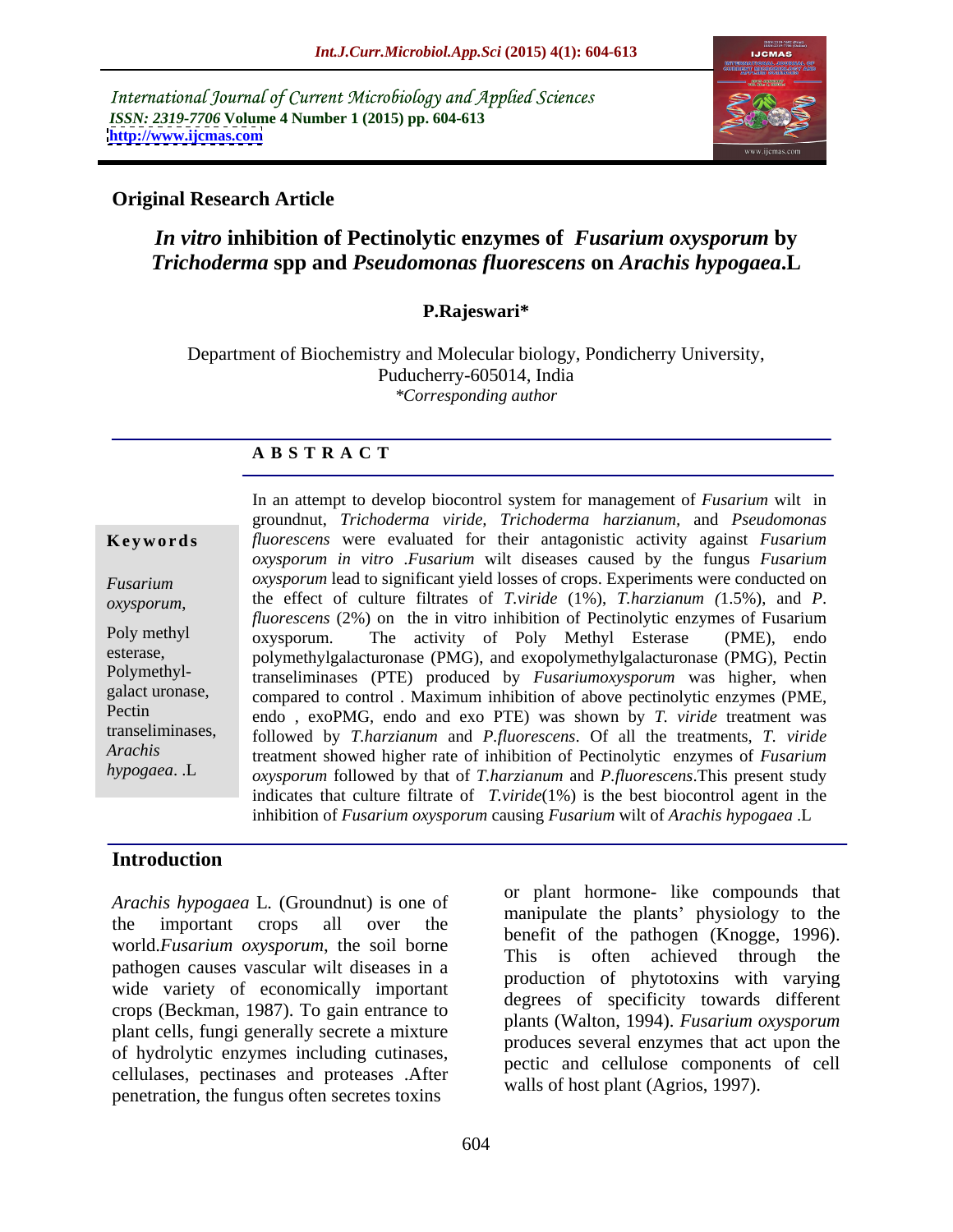polysaccharides, the main component of the for the control of plant pathogenic fungiand middle lamella, i.e., the intercellular cement have the ability of promoting plant growth that holds in place the cells of plant tissues and development (Samuels, 2006). Meena (Rombouts and Pilnik, 1980). PME is a *et al.* (2001) studied the biological control of pectin-degrading enzyme and its enzymatic root rot of groundnut with antagonistic reaction results in partially demethoxylated *Pseudomonas fluorescens*. There have been pectin chains and methanol (Verlent *et al.,* studies on the application of antagonistc 2004) Polygalacturonases (PGs) are microbes, such as *Pseudomonas* spp., for important pectinolytic enzymes produced by control of *Fusaruium* wilt (Tu and Chang, phytopathogenic fungi during the process of 1983; Duijff et al., 1999 and Leonardo et al., infection and colonization of host plants 2006) Thus, the present study was carried (Posada *et al*., 2001). Exo- PGs are out to determine the in vitro inhibition of responsible for the release of soluble low pectinolytic enzyme of *F. oxysporum* with molecular weight oligogalacturonides from highly polymeric substrates which can *Pseudomonas fluorescens* on *Arachis* enter into the cell where they are *hypogaea*. catabolised and act as inducers of other pectic enzymes (Cooper , 1983 ). The role of endo- PGs in pathogenesis is tissue maceration and cell death (Bateman and Trichoderma viride.Trichoderma harzianum Bashman, 1976) and the generation of *& Pseudomonas fluorescens* were obtained oligogalacturonides that could act as from Institute of Microbial Technology elicitors of plant defence responses (IMTECH),Chandigarh and were used for (Walton, 1994).. *Trichoderma* is a genus the present study.The pathogen *Fusarium*  which include species of free-living soil *oxysporum* was obtained from the infected fungi, opportunistic, avirulent plant leaves of *Arachis hypogaea* and was symbionts (Harman *et al*., 2004), obtained from the infected leaves of *Arachis*  asymptomatic endophytes (Wilberforce et *al*., 2003) and parasites of other fungi conidium isolation method. The purified (Harman, 2006).It is often the major component of the mycoflora in soils of component of the mycoflora in soils of *Fusarium oxysporum* was grown on PSA for various ecosystems, such as agricultural 30 days and further grown in Czapek's farm soil, grassland, forest, marshes, deserts medium for 7 days and filtrate was taken. and water (Danielson and Davey, 1973; Trichoderma viride & Trichoderma Papavizas, 1985; Zhang *et al*., 2005). These *harzianum* were grown on Malt Extract fungi are well known for their ability to agar and *Pseudomonas fluorescens on* ABM produce a wide range of antibiotic Medium and further grown on Czapek's substances and for their ability to parasitize medium in conical flask. It was further other fungi. These are highly interactive in centrifuged and culture filtrate was taken roots, soil and foliar environments and have been used to control many crop pathogens. For pectinolytic enzyme production the *Trichoderma* spp. produce at least three pathogens were grown in Czapek's broth, classes of compounds (*viz*. peptides, proteins supplemented with pectin as carbon source and low molecular weight compounds) that replacing sucrose. Similarly for cellulolytic

Pectinases catalyse the degradation of pectic species have long been recognized as agents 1983; Duijff *et al*., 1999 and Leonardo *et al*., 2006) Thus, the present study was carried the application of *Trichoderma spp* and *Pseudomonas fluorescens hypogaea.*

# **Materials and Methods**

*Trichoderma viride*,*Trichoderma harzianum hypogaea* and was purified by single culture was stored in the slants of PSA. *Trichoderma viride & Trichoderma* 

elicit plant defense responses. *Trichoderma* enzymes microcrystalline cellulose and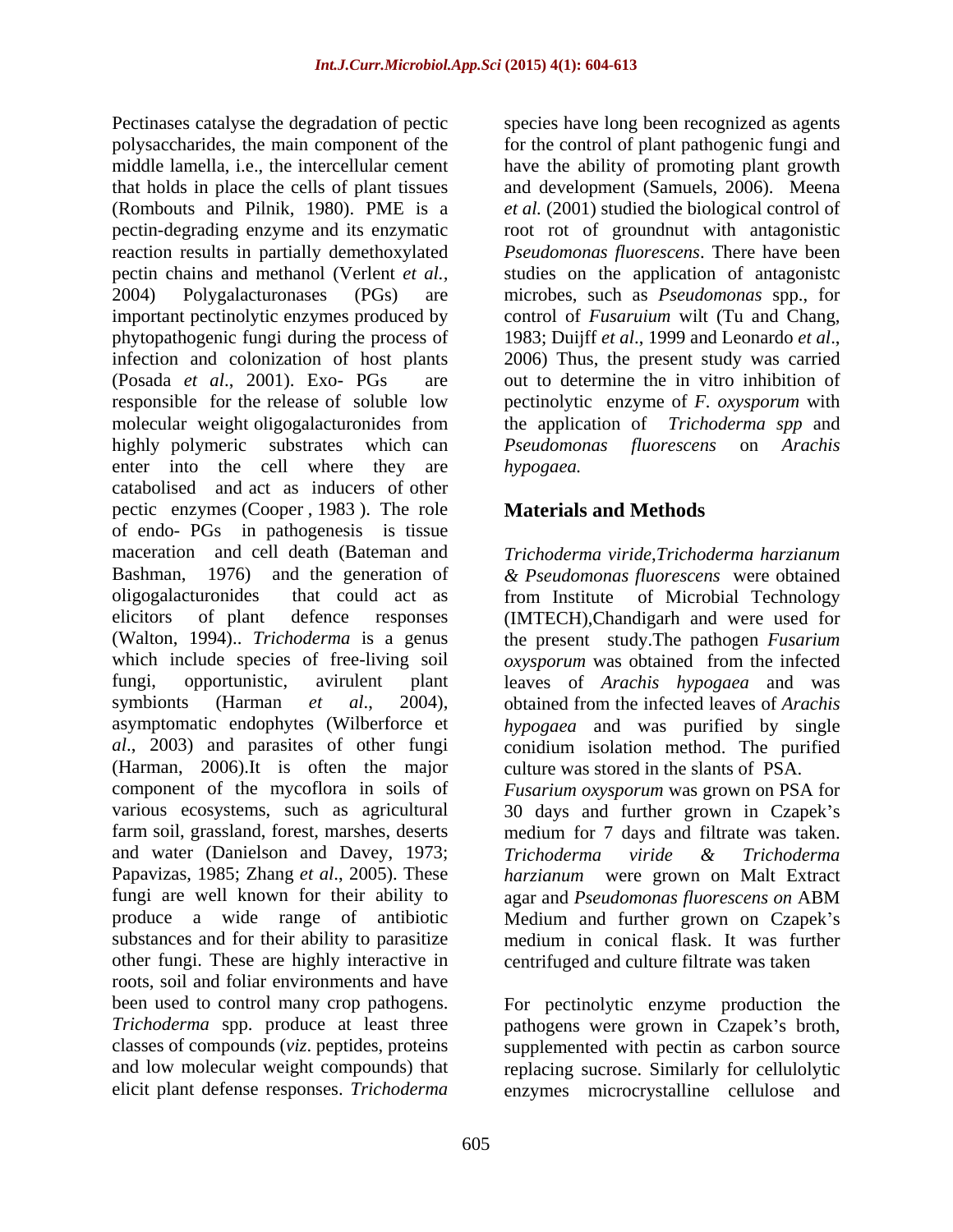carboxy methyl cellulose were used. To 50ml One unit =  $\mu$ ml of 0.02 N NaOH required to sterilized Czapek's liquid media in a 250ml Erlenmeyer conical flask, the culture filtrate of *T. viride, T. harzianum* and *P*. *fluorescens* in their OIC were amended to the media separately. The two discs of 9 mm were cut The activity of the Endo-PMG was assayed from the growing tip of the 7 days old by measuring the reduction in the viscosity culture of *F*.*oxysporum* with the help of a of the substrate caused by the enzyme. The cork borer. They were inoculated in each activity of exo-PMG was assayed by flask and incubated in the BOD incubator at measuring the mono galacturonic units and  $28^\circ \pm 0.2C$  for 7 days. The control and the activity was expressed as SAU treated flasks were all maintained in triplicates. After incubation, the fungal mat and the liquid media were separated by 1g of pectin was dissolved in I00 ml of double layered Whatman No. 1 filter paper acetate buffer, pH 5.2, heated to 50-60°C in placed in Buchner funnel under suction by a water bath and mixed with the help of a vacuum pump. The filtrates were further polytron homogeniser (blender) and then centrifuged in a high speed, cooling passed through the two layered cheese-cloth. centrifuge at 5000 rpm for 10 min and the The pH was adjusted to *5.2* using 1N HCI or supernatant was used as the enzyme source IN NaOH. Few drops of toluene was added expressed as specific specific of the collinear specific activity were considered as the collect policine of the collect activity unit and the collect activity of the collect activity of the collect activity of the collec

### **Poly methyl Esterase (PME)**

The enzyme hydrolyses pectin to methanol and pectic acid. Increase in free carboxyl

polytron homogenizer, then passed through adjusted to 7. was calculated by the formula.

To 3 ml of enzyme, 10 ml of 1.5% pectin substrate was added and pH of this reaction mixture was immediately adjusted to *7.*  After 24 h of incubation at  $28^\circ \pm 0.2C$ , pH of the reaction mixture was measured in control dynamics pH meter and the solution Exo-PMG was titrated back to pH 7 with 0.02 N NaOH. Control was maintained with boiled The activity of exo-PMG was assayed by enzyme as enzyme source. The activity was measuring the monomeric galacturonic acids

maintain pH 7/h*.*

### **Polymethyl Galacturonase (PMG)**

the activity was expressed as SAU (Mahadevan and Sridhar, 1986).

to the substrate and stored at 4°C.

### **Viscosity Assay**

groups was monitored in a Control and *2* ml of the enzyme was pipetted out Dynamics pH meter. The PME was assayed into the Ostwald Viscometer-150. Suction by the titration method of Muse *et al.* (1972) was applied through the large arm of the with modification. The viscometer to mix the contents and the 1.5 g of pectin dissolved in 100 ml of 0.2 M and to determine the viscosity of the mixture NaCl was blended with the help of the (i.e. zero time). The efflux time of the two layers of cheese cloth and pH was min intervals for 3 h and the loss in viscosity To 4 ml of the substrate, 1 ml of the buffer suction was also applied to the small arm and to determine the viscosity of the mixture reaction mixture was measured at every 30

$$
V = \frac{T_0 - T_1}{T_0 - T_W} \times 100
$$

### **Exo-PMG**

released by the enzyme by catalysing the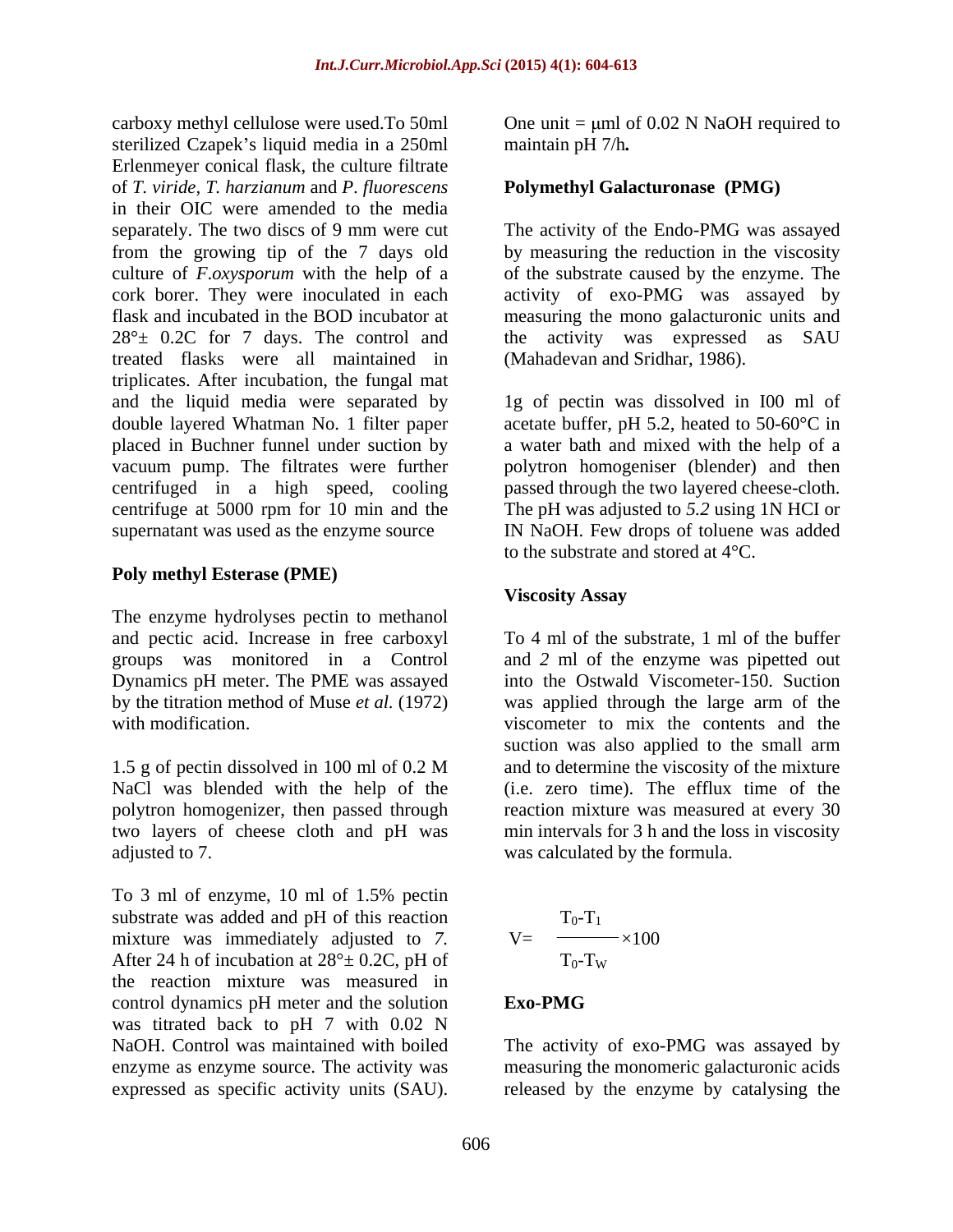pectin degradation. The results were three hour incubated reaction mixture, 2.0 ml aliquots were pipetted out. To this 2 ml of DNS reagent was added and heated in boiling water bath for 10 minutes. Then cooled and diluted with 10 ml of distilled water. The orange red colour was read at 575 nm. Control was maintained with boiled enzyme reaction mixture. **Estimation of TBA Reacting Substances**

The enzyme activity was expressed as  $\mu$ g of maltose released/h.  $\mu$  ml of 0.01 M TBA and 5 ml of 0.5N HCl

The enzyme PTE cleaves pectin either randomly (Endo) or terminally (Exo), there by reducing viscosity of substrate and between 480 and 580 nm. The maximum produces TBA reacting substances. Endo-<br>PTE activity was determined by measuring Exo-PTE by determining the production of Sridhar, 1986). changes in the absorbance of 0.001/h

**Substrate preparation:** 1% of Pectin was **Result and Discussion** prepared in boric acid-borax buffer. The mixture was kept at 50-60°C in the water bath and then blended with the help of the polytron homogeniser. It was then passed through two layered cheese cloth and pH

Viscosity loss was determined with the Ostwald Viscometer 150 at intervals of 30 minutes starting from 0 to 180 min after  $(74.74)$ <br>means the reaction mixture (Fig1) preparing the reaction mixture.

To 4 ml of the substrate, 1ml of the buffer and 2 ml of the enzyme was added and were pipetted into the Ostwald Viscometer 150. The efflux time of the mixture was measured at every 30 min interval for 3 h

expressed as specific activity units. From the as percentage loss in viscosity and and the reduction in viscosity was expressed calculated by the formula.

$$
V = \frac{T_0 - T_1}{T_0 - T_W} \times 100
$$

specific activity units. One unit represents h was pipetted out into a 25 ml test tube, 10 **Pectin Trans Eliminase (PTE)** for 60 min. This was cooled under running PTE activity was determined by measuring 547 nm**.** Enzyme-substrate mixture drawn at the loss in viscosity of reaction mixture and zero time incubation and boiled enzyme was TBA reacting substances (Mahadevan and specific activity units. One unit represents 3 ml of the reaction mixture incubated for 3 ml of 0.01 M TBA and 5 ml of 0.5N HCl was added and placed in a boiling water bath tap water and the volume of the solution was adjusted to 18 ml with distilled water. The absorbance of the supernatant was measured between 480 and 580 nm. The maximum absorbance of the solution was observed at used as blank. The activity was expressed in

# **Result and Discussion**

was adjusted to 8.7. Viscosity Assay **Superversion** observed in *Lytriae*-treated enzyme source The highest PME activity was observed in enzyme source of control (59.44SAU) followed by those treated with *P*.*fluorescens* (17.31SAU) and *T*.*harzianum* (15.01SAU). The lowest rate of enzyme activity was observed in *T.viride*-treated enzyme source (8.83SAU). Maximum inhibition of enzyme activity was recorded in *T.viride*-treated culture (85.14%) followed by *T*.*harzianum* (74.74%) and *P*. *fluorescens* (70.87%). (Fig1)

> The values within a column followed by different letters are significantly different according to Tukey's HSD multiple range test (TMRT) at 5% level of significance  $(n=3)$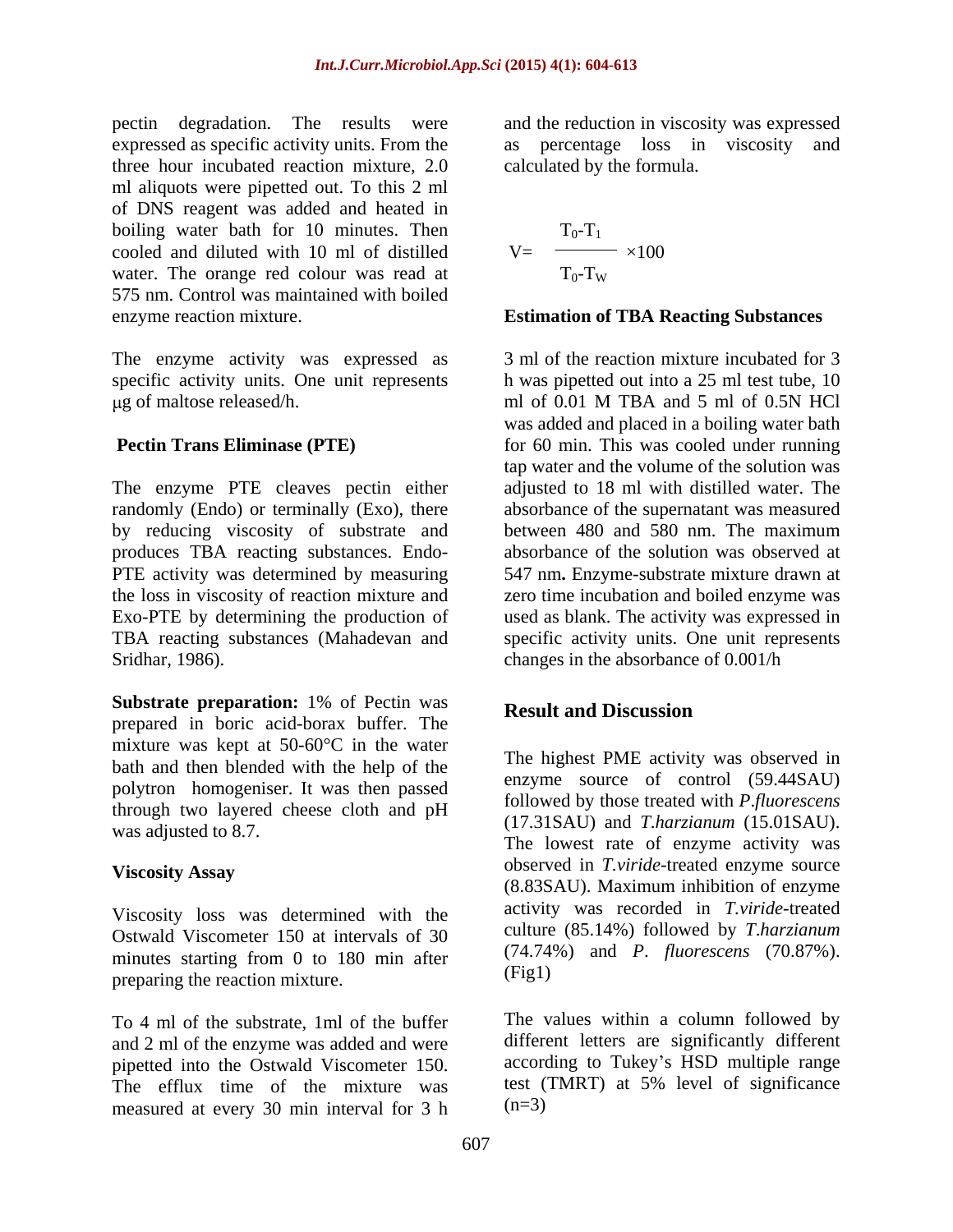The least endo-PMG activity was observed viscosity loss at 180 min) followed by those of *T. harzianum* (15.78%) and *P*.

The activity of exo-PMG was expressed in according to Tukey's HSD multiple range specific activity units (SAU). All the test (TMRT) at 5% level of significance treatments inhibited the activity of exo-PMG at varying degree. Higher amount of monogalacturonic units was released in the The activity of pectinolytic enzymes such as

test (TMRT) at 5% level of significance

PTE activity was observed in the enzyme several plant pathogens has been source obtained from the culture treated with documented (Fravel, 1988; Weller and followed by those of *T.harzianum* (14.28%)

the case of enzyme source obtained from the control (208.88 SAU), followed by those of

The endo- PMG of control reduced the *P*.*fluorescens* (15.83 SAU) and *T.*  viscosity of the substrate to 75% at 180min. *harzianum* (14.28 SAU) Among the in the enzyme source obtained from the liberated in the case of enzyme source culture treated with *T.viride* (13.04% *harzianum* (14.28 SAU ) Among the treatments the least amount of sugar was obtained from *T.viride* treatment ( 13.12  $SAU$ )(Fig 4).

*fluorescens* (17.64%).(Fig.2) The values within a column followed by different letters are significantly different  $(n=3)$ 

case of enzyme source obtained from the endo poly methyl galacturonase ,poly control (755.55 SAU), followed by those of methyl esterase and endo,exo pectin *P. fluorescens* (84.99 SAU) and *T.*  transeliminase produced by the pathogen *in harzianum* (72.53 SAU). Among the *vitro* was higher. To gain entrance to plant treatments the least amount of sugar was cells, fungi generally secrete a mixture of liberated in the case of enzyme source hydrolytic enzymes including cutinases, obtained from *T.viride* treatment (64.99 cellulases, pectinases and proteases .After SAU).(Table1) penetration, the fungus often secretes toxins The values within a column followed by manipulate the plants' physiology to the different letters are significantly different benefit of the pathogen (Knogge, 1996). according to Tukey's HSD multiple range Pectinases catalyse the degradation of pectic (n=3) middle lamella, i.e., the intercellular cement The enzyme PTE cleaves pectin randomly (Rombouts and Pilnik, 1980).PME is a (endo) or terminally (exo), thereby reducing pectin-degrading enzyme and its enzymatic the viscosity of the substrate and producing reaction results in partially demethoxylated TBA reacting substances.The endo- PTE of pectin chains and methanol (Verlent *et al.,* control reduced the viscosity of the 2004). Diverse molecules have been substrate to 60% at 180min.The least endo- described and their role in the suppression of *T.viride* (13.04%viscosity loss at180min) Thomashow, 1993).They include not only and *P*. *fluorescens* (16.66% ) at 180min (Fig3) degrading enzymes (CWDEs) and votatile The activity of exo-PTE was expressed in fungal plant pathogens produce different specific activity units (SAU). Higher amount types of pectin and cellulose lytic enzymes, of monogalacturonic units was released in which act as the main agents for disease or plant hormone- like compounds that polysaccharides, the main component of the that holds in place the cells of plant tissues several plant pathogens has been documented (Fravel,1988; Weller and antibiotics *sensu stricto*, but also bacteriocins, enzymes such as cell wall compounds with an antifungal activity. The development.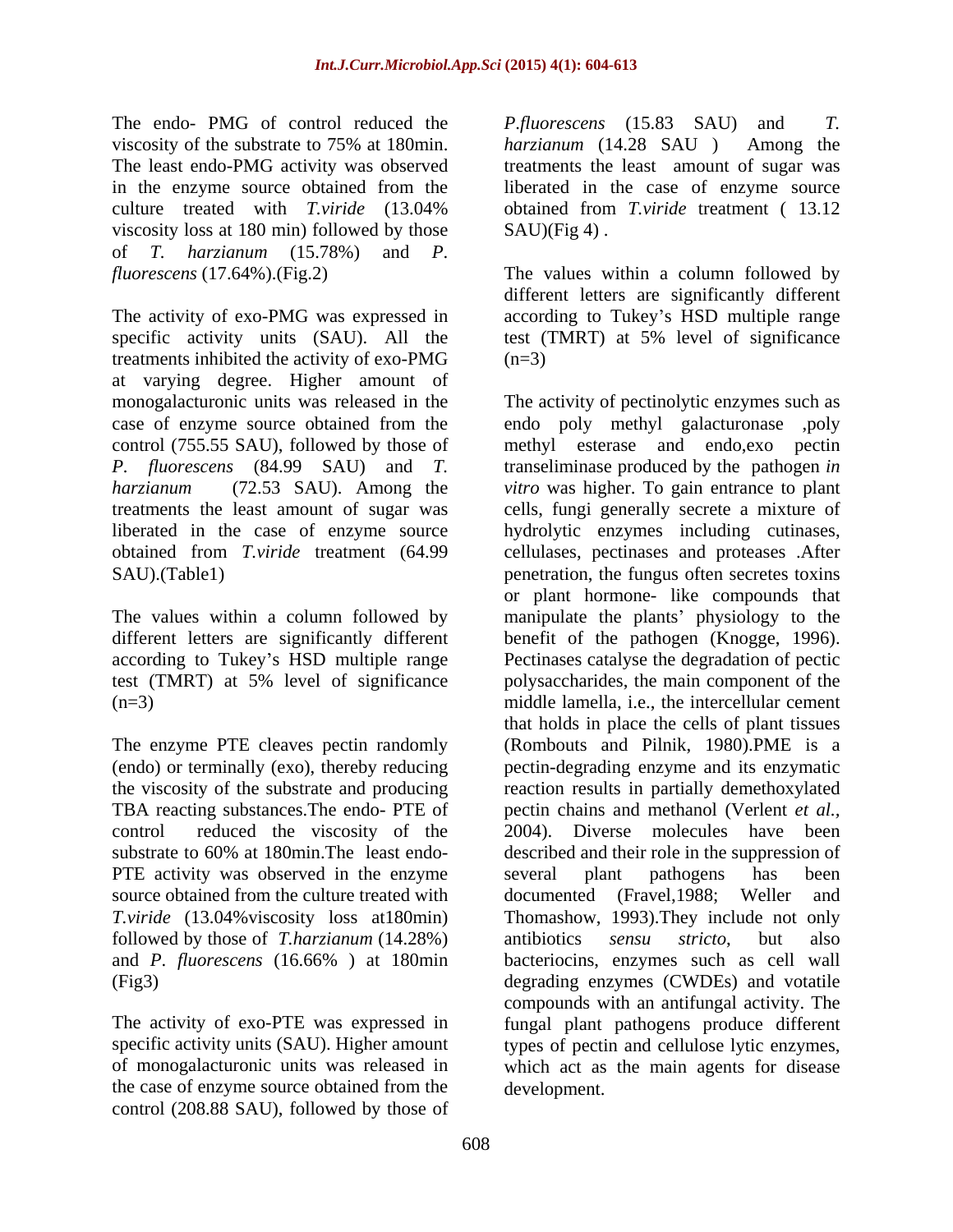Activity of pectinolytic enzymes *viz.* Poly plant defense mechanisms against pathogen methyl galacturonase, poly methyl esterase, infection and significantly reduced the pectin transeliminase was inhibited disease. (P.Rajeswari 2014).The present markedly in culture medium amended with result substantiates the observation made by 1% *T.viride* followed by *T.harzianum* and Borowitz *et al. (*1992) who reported that *P. P.fluorescens* .The inhibition of cell wall *fluorescens* treatment degraded the lytic degrading enzymes of the pathogen by the fungal pathogen's cellulase, pectinase and antagonistic microorganisms was due to xylanase mainly by the action of different the production of enzymes or antifungal compounds which can degrade or Pietro, *et al.*, 1993; Tokimoto, 1982; esterase, pectin transeliminase) of Ramamoorthy and Samiyappan, 2001) The *Fusariumoxysporum* was inhibited by treatment might inhibit the activity of lytic thickening cell wall or it induces the host induced the accumulation of some enzymes of Arachis hypogaea .L chitinase, peroxidase and polyphenol oxidase which played an important role in

antibiotics.

inactivate the enzymes produced by the In this study all the pectinolytic enzymes( pathogen ( Schirmbock, *et al.,* 1994; Di Poly methyl galacturonase, poly methyl enzymes of the pathogen either by antibiotic *P.fluorescens.* Of all the treatments, *T. viride*  action or ISR in the host cell such as treatment showed higher rate of inhibition of cell to produce lytic enzymes which are able *oxysporum* followed by that of *T.harzianum*  to inactivate or inhibit the pathogen's lytic and *P.fluorescens*. The present study enzymes. The accumulation of phenolic concludes that among the three biocontrol compounds in the treated leaves may be agents the culture filtrate of *T.viride*(1%) is toxic to the enzyme activity of the pathogen. the best biocontrol agent in the inhibition of *Trichoderma* spp. as bio-control agents *Fusarium oxysporum* causing *Fusarium* wilt esterase, pectin transeliminase) of *Fusariumoxysporum* was inhibited by *T.viride* followed by *T.harzianum* and enzymes of *Fusarium* of *Arachis hypogaea* .L

| In-Vitro         |      | $755.55 \pm 0.77$             |
|------------------|------|-------------------------------|
| Control-Fusarium |      |                               |
| oxysporum        |      |                               |
| Treatment with   |      | 64.99 $\pm$ 0.62 <sup>a</sup> |
| T.viride         |      |                               |
| Treatment        | with | $72.53 \pm 0.70^a$            |
| T.harzianum      |      |                               |
| Treatment with   |      | $84.99 \pm 0.83$ <sup>a</sup> |
|                  |      |                               |
| P. fluorescens   |      |                               |

## **Table.1** Exopolymethylgalacturonase

**Fig.1**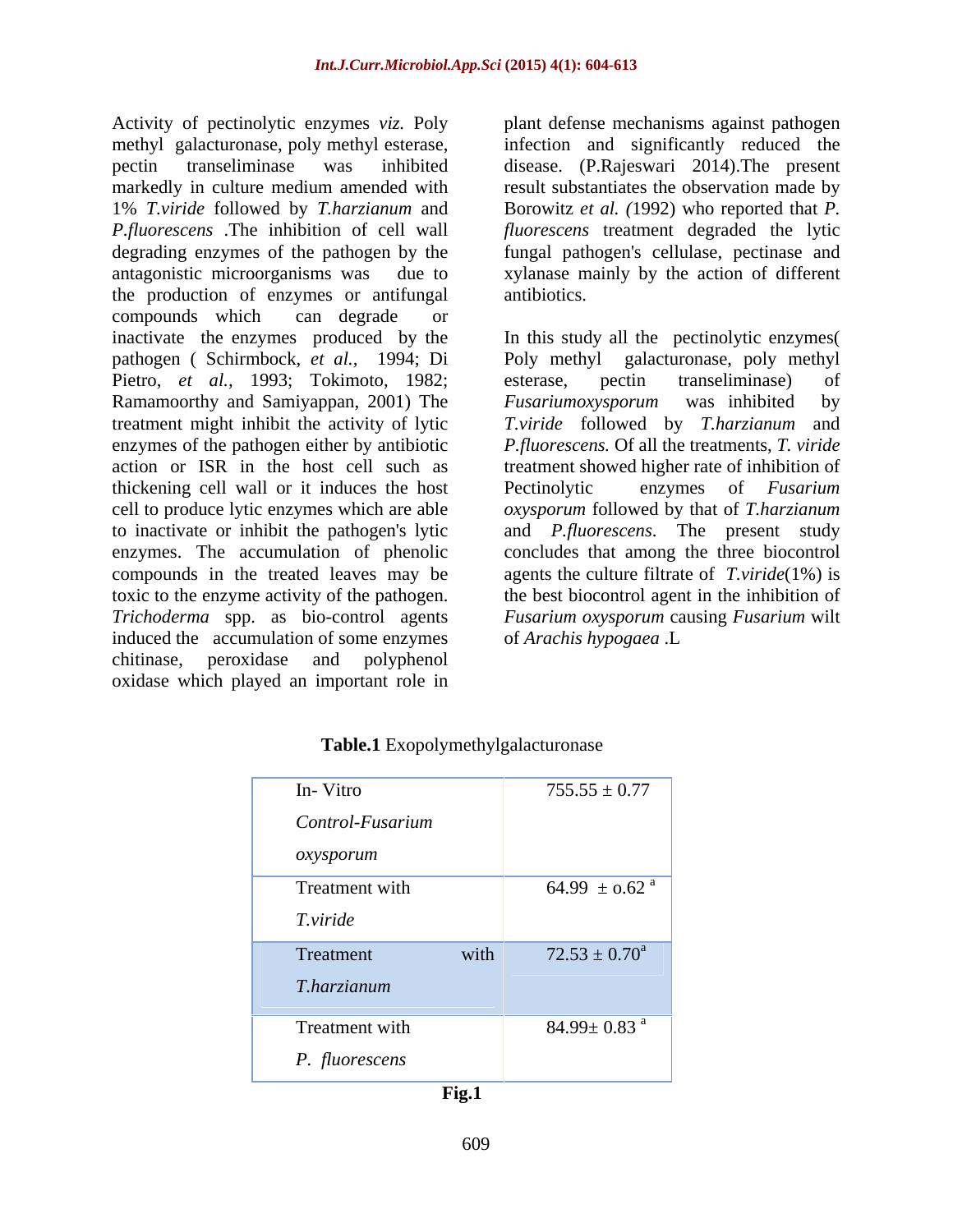

SAU=  $\mu$  ml of 0.02 N NaOH required to maintain pH 7/h





# **Fig.3** Endo pectin transeliminase



**Time (in min)**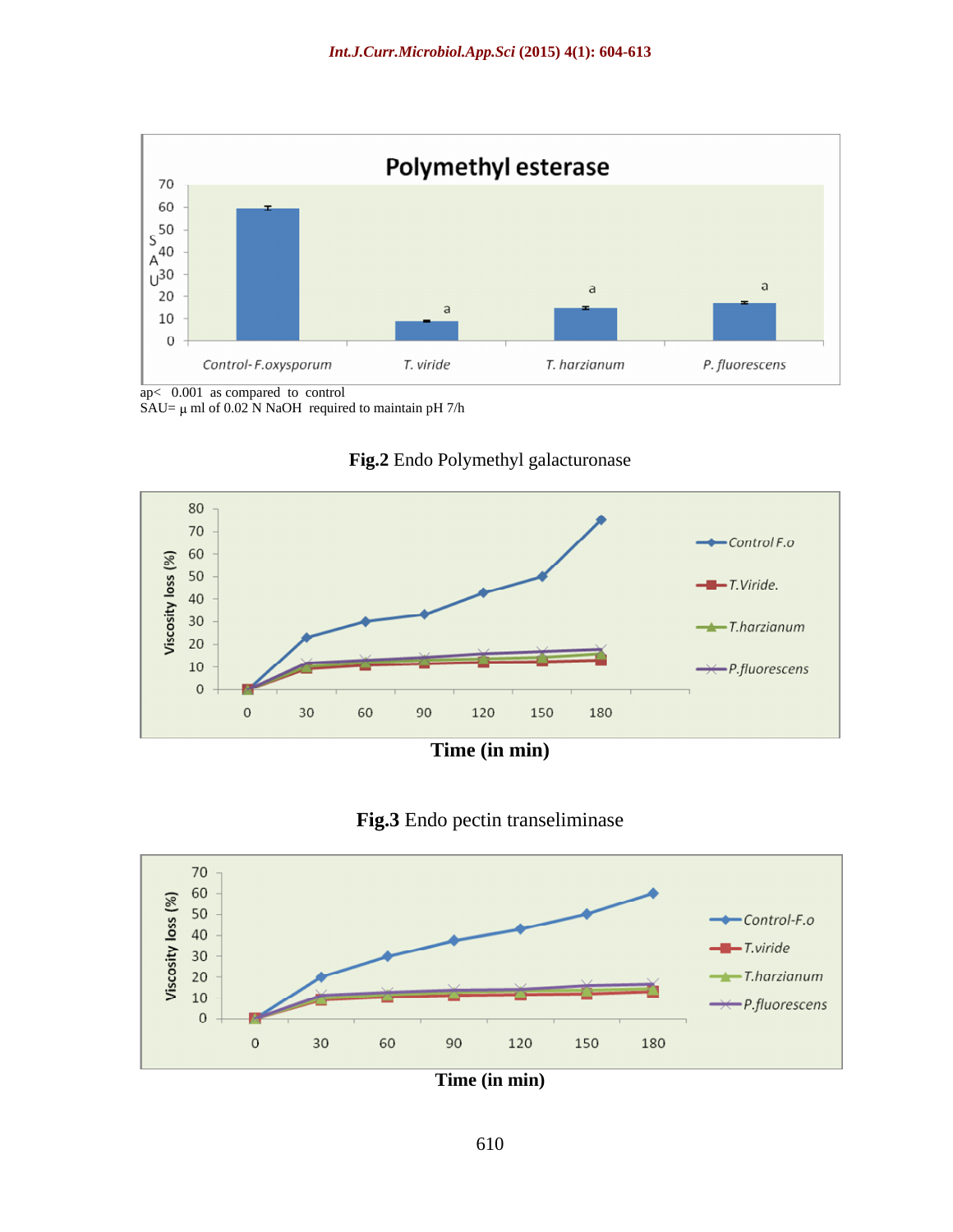**Fig.4** Exo pectintranseliminase



ap< 0.001 as compared to control SAU= change in the absorbance at 547nmof 0.001/h

- Agrios *, G.N. 1997. Plant Pathology*  $(4^{th}$  propagules and the distributional *ed Academic Press New York* species in forest soils.
- Bateman, D.F. and Bashman, H.G. 1976. Degradation of plant cell walls and
- Beckman, C.H. 1987. *The nature of wilt* with gli *diseases in plants* Amer 308-313. *diseases in plants.* Amer. Phytopathol. Soc. St, Paul MN.,
- plant growth promoting fluorescent
- Cooper, R.M. 1983**.** The mechanisms and significance of enzyme degradation of host cell walls by parasites. *In: Biochemical Plant Pathology*.(Ed.) Chichester. pp. 101-135.
- **References** Danielson, R.M. and Davey, C.B. 1973. propagules and the distribution of *ed.) Academic Press, New York.* The abundance of *Trichoderma* propagules and the distribution of species in forest soils. *Soil Biol.Biochem.* 5: 486-494.
	- membranes by microbial enzymes. Broadway, R.M. and Harman, G.E.<br>
	In: Freyclopedia of Plant 1993. Endochitinase from *In: Encyclopedia of Plant Physiology*. (Eds.) Heittefuss, R. and *Gliocladium virens*, isolation, Williams P H Springer Verlag characterization and synergistic Williams, P.H. Springer Verlag, characterization and synergistic Berlin. pp. 316-355. antifungal activity in combination Di Pietro, A., Lorito, M., Hayes, C.K., Broadway, R.M. and Harman, G.E. 1993. Endochitinase from *Gliocladium virens*, isolation, characterization and synergistic with gliotoxin. *Phytopathol.* 83: 308-313.
- USA. 175pp Bakker, H.M., Loper J.E and Borowitz, J.J., Stankie- Diez, M., Lemanceau, P. 1999. Microbial Lewicka, T. and Zukowska, Z. 1992. **antagonism** at the root level is Inhibition of fungal cellulase, involved in the suppression of nectinase and xylanase activity of Fusarium wilt by the combination of pectinase and xylanase activity of Fusarium wilt by the combination of<br>plant growth promoting fluorescent non pathogenic Fusarium Pseudomonads. *Bull. OILB/SROP*. 15:103-106. *putida* WCS358. *Phytopathol*. 89**:** Duijff, B.J., Recorbet, G., Peter, A., Lemanceau, P. 1999. Microbial antagonism at the root level is involved in the suppression of Fusarium wilt by the combination of non pathogenic *Fusarium oxysporum* Fo47 and *Pseudomonas*  1073-1079.
	- Fravel, D. 1988**.** Role of antibiosis in the biocontrol of plant diseases. *Annu. Rev.Phytopathol.* 26: 75-91.
	- Callow, J. John Wiley and Sons, Harman, G.E., Howell, C.R., Viterbo, A., Chichester pp. 101-135 Harman, G.E., Howell, C.R., Viterbo,A., Chet, I. and Lorito, M. *Trichoderma* species-opportunistic,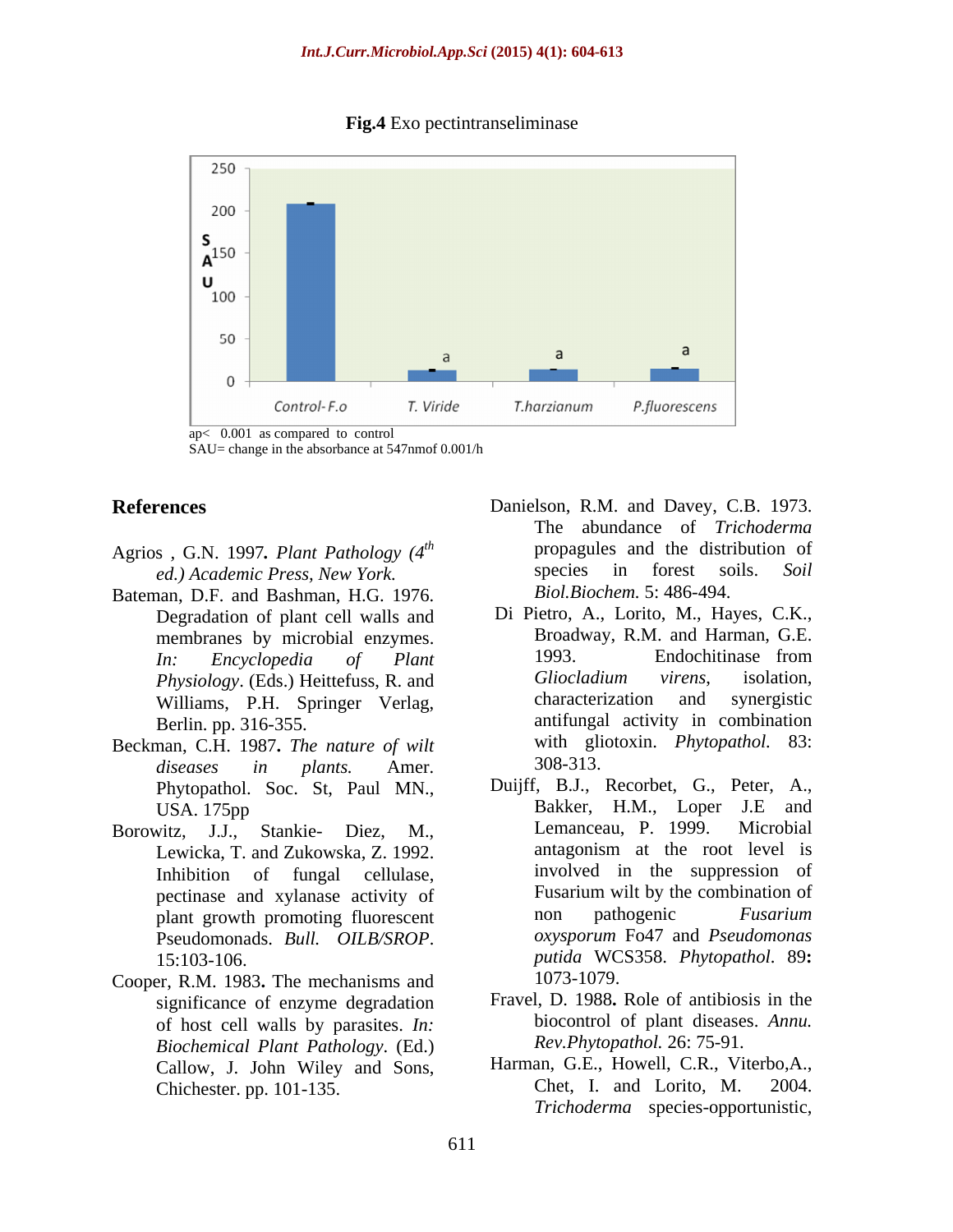*reviews. Microbiology* 2: 43-56.

- 
- Knogge, W. 1996. Fungal infection of
- Leonardo , D., Blanca L.F., Landa, B. and *.Phytopathol.* 96: 751-762.
- 
- Meena, B., Marimuthu, T., Vidyasekaran, Biological control of root rot of
- Muse, R.R., Couch. H. B., Moore, L.D. with *Helminthosporium* leaf spot on 4364-4370.
- Papavizas, G.E. 1985**.** *Trichoderma and* potential for biocontrol. *Ann. Rev.*
- Posada, M. L., Patino, B., Mirete. S., *Pinus pinea. Mycol.Res.*105:100-104
- Rajeswari ,P. 2014. Role of phenols and

avirulent plant symbionts. *Nature International Journal of Agricultural Science and Research* 4:95-104

- Harman, G.E. 2006. Overview of Ramamoorthy, V. and Samiyappan, R. mechanism and use of *Trichoderma* spp. *Phytopathol.* 96: 190-194. genes in *Pseudomonas fluorescens* plants. *The Plant Cell* 8:1711-1722. *infection by Colletotrichum capsici.* 2001. Induction of defence -related treated chilli plants in response to infection by *Colletotrichum capsici. J. Mol. Pl. Pathol.* 31: 146-155.
	- Weller D.M. 2006. Host crop affects Rombouts, F. M. and Pilnik, W. 1980**.** rhizosphere colonization and Pectic enzymes. In: Microbial competitiveness of 2,4- Enzymes and Bioconversions, diacetylphloroglucinol-producing *Economic Microbiology* (Ed.) *Pseudomonas fluoresens* Pectic enzymes. *In: Microbial Enzymes and Bioconversions, Economic Microbiology* (Ed.) A.H.Rose. Academic Press, New York, pp.228-282.
- Mahadevan, A. and Sridhar, R. 1986. Samuels, G.J. 2006. Trichoderma: *Methods in physiological plant* Systematics, the sexual state, and pathology (3<sup>rd</sup> ed.) Sivakami ecology. *Phytopathol*. 96:195-206. Samuels, G.J. 2006. *Trichoderma:*
	- Publications, Madras, India. Schirmbock, M., Lorito, M., Wang, Y.L., P. and Velazhahan, R. 2001**.** F., Harman, G.E. and Kubichek, groundnut with antagonistic *Pseudomonas fluorescens* strains. and peptaibol antibiotics, molecular *J.Plant Dis.Protect.* 108:368-381. and Muse, B. D. 1972. Pectinolytic *harzianum* against phytopathogenic and cellulolytic enzymes associated fungi. *Appl. Environ. Microbiol*. 60: Hayes, C.K., Arisan-atac, I., Scala, C.P. 1994. Parallel formation and synergism of hydrolytic enzymes mechanisms involved in the antagonistic action of *Trichiderma*  4364-4370.
	- Kentucky bluegrass. *Can. J.* Tokimoto, K. 1982.Lysis of the mycelium *Microbiol.* 18: 1091-1098. of *Lentinus edodes* (Berk.) Sing. *Gliocladium*: Biology, ecology and *Trichoderma hargianum* when the *Phytopathol.* 23: 23-54. state. *Trans. Mycol. Soc*. *Jpn*. 23:13 caused by mycolytic enzymes of *Trichoderma harzianum* when the two fungi were in an antagonistic 20.
	- Munoz, M. C., Vazquez, C. and Tu, C.C. and Chang, Y.H .1983.Soil Gonzalez-Jaen, M.T. 2001. microbial activity in relation to Comparative analysis of Fusarium wilt suppression soils and polygalacturonases in isolates of conductive soil. *In: Proc Republic of* seven species of Fusarium from China – Federal Republic of antioxidant enzymes in the Council, Taipei, pp.189-196. Fusarium wilt suppression soils and *China Federal Republic of Germany Seminar Plant Nutrition Soil Sciences.* Natural Science
	- biocontrol of *Fusarium oxysporum* Verlent, I., Van loey, CA., Smout, C., causing Fusarium wilt on *Arachis hypogaea* L.(Groundnut). Duvetter, T. and Hendriclox, ME. 2004**.** Purified tomato